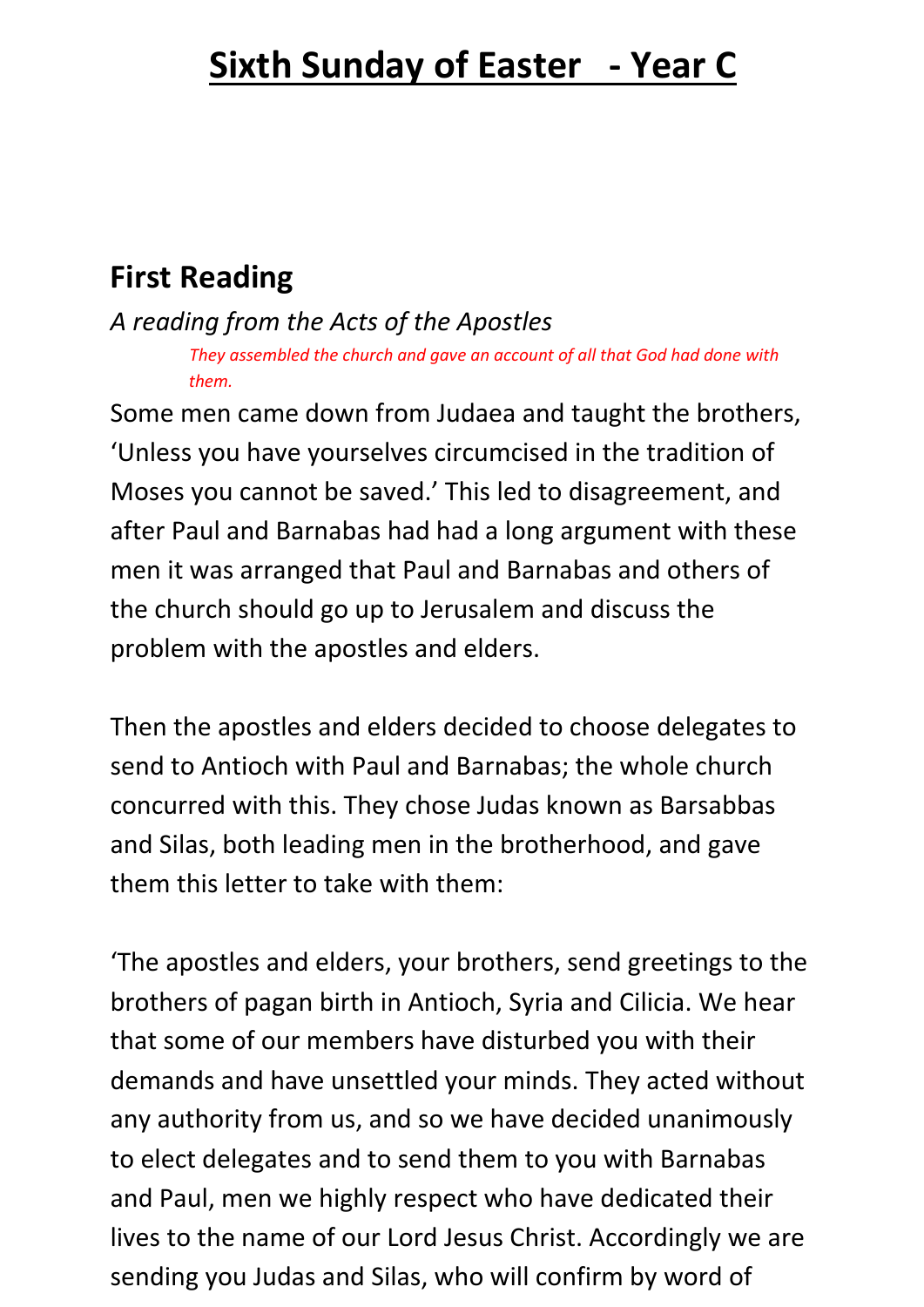mouth what we have written in this letter. It has been decided by the Holy Spirit and by ourselves not to saddle you with any burden beyond these essentials: you are to abstain from food sacrificed to idols, from blood, from the meat of strangled animals and from fornication. Avoid these, and you will do what is right. Farewell.'

The word of the Lord. *R: Thanks be to God.*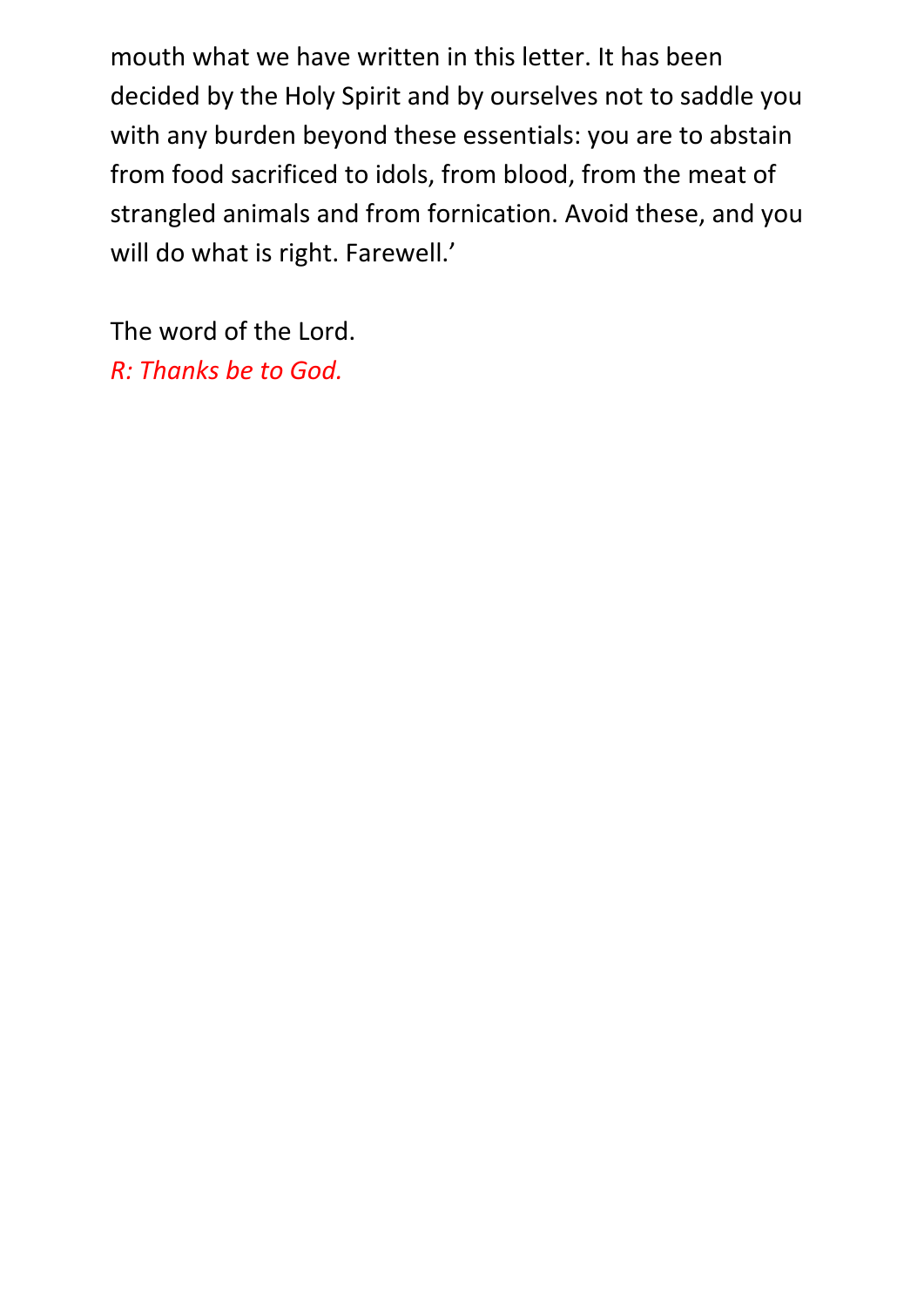## **Responsorial Psalm**

#### *(R.) O God, let all the nations praise you!*

- 1. O God, be gracious and bless us and let your face shed its light upon us. So will your ways be known upon earth and all nations learn your saving help. **(R.)**
- 2. Let the nations be glad and exult for you rule the world with justice. With fairness you rule the peoples, you guide the nations on earth. **(R.)**
- 3. Let the peoples praise you, O God; let all the peoples praise you. May God still give us his blessing till the ends of the earth revere him. **(R.)**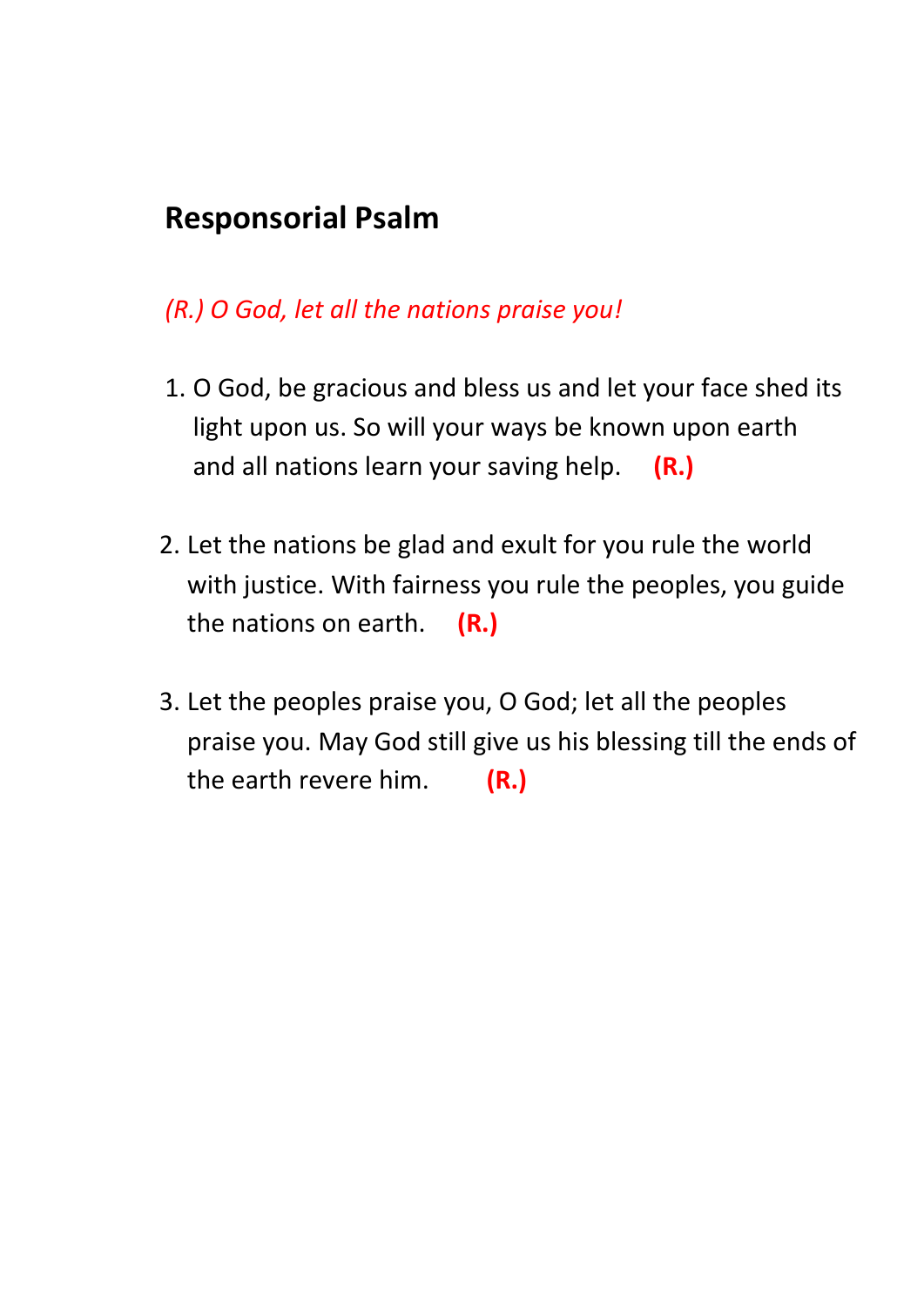## **Second Reading**

*A reading from the book of the Apocalypse He showed me the holy city coming down out of heaven.*

In the spirit, the angel took me to the top of an enormous high mountain and showed me Jerusalem, the holy city, coming down from God out of heaven. It had all the radiant glory of God and glittered like some precious jewel of crystalclear diamond. The walls of it were of a great height, and had twelve gates; at each of the twelve gates there was an angel, and over the gates were written the names of the twelve tribes of Israel; on the east there were three gates, on the north three gates, on the south three gates, and on the west three gates. The city walls stood on twelve foundation stones, each one of which bore the name of one of the twelve apostles of the Lamb. I saw that there was no temple in the city since the Lord God Almighty and the Lamb were themselves the temple, and the city did not need the sun or the moon for light, since it was lit by the radiant glory of God and the Lamb was a lighted torch for it.

The word of the Lord. *R: Thanks be to God.*